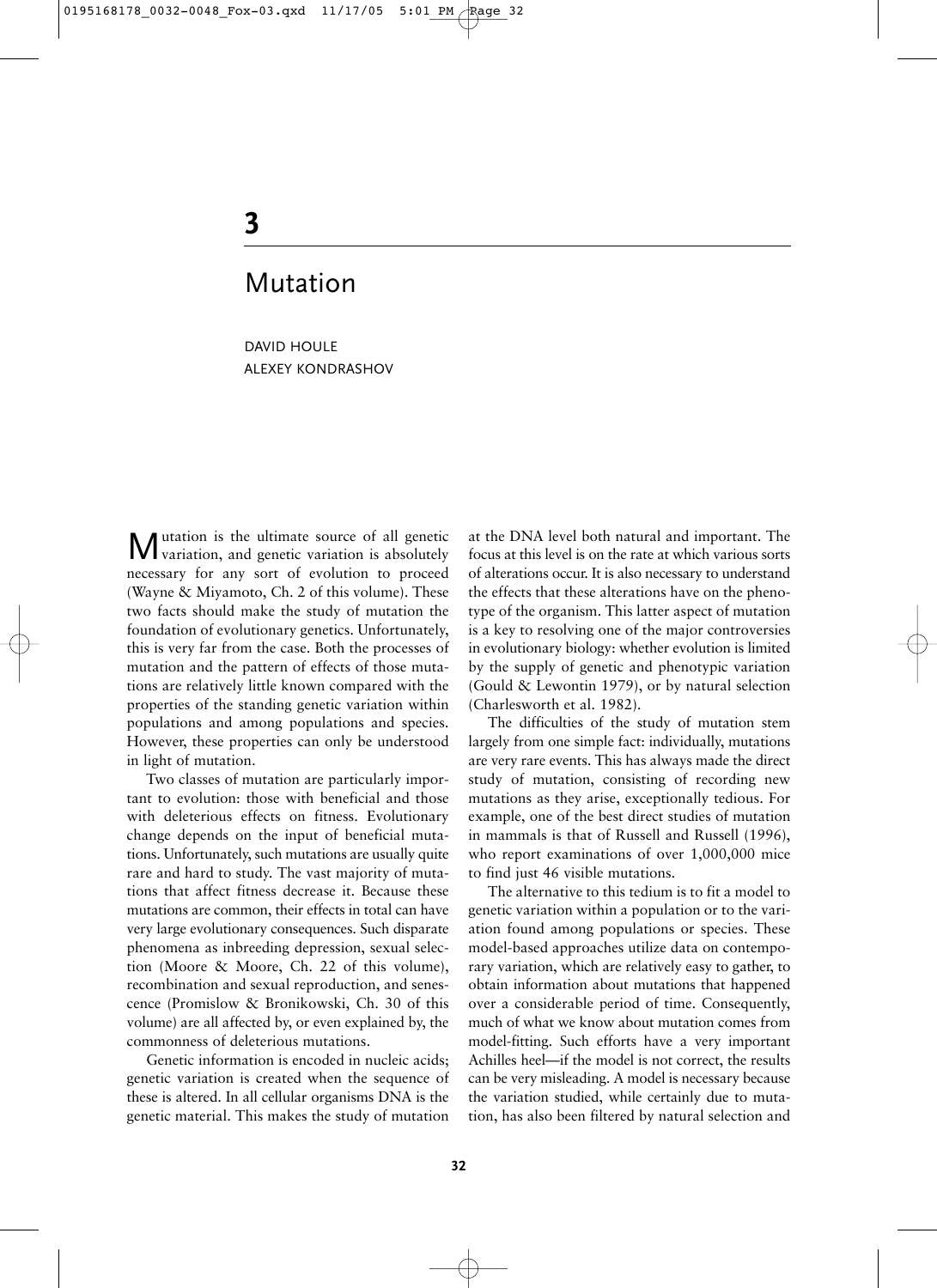genetic drift. This tension between direct observation and indirect, assumption-based approaches is very common in evolutionary biology.

#### **CONCEPTS**

#### What is Mutation?

Most, but not all, changes in DNA sequence are mutations. The exception is reciprocal recombination, where both homologous DNA sequences are broken and rejoined at the same point. This does change the DNA sequence, but its reciprocal nature conserves information. Small-scale alterations of one or a few base pairs are mostly caused by errors in DNA replication and repair, and thus are unambiguous mutations. Sequences that emerge after large-scale changes often contain clearly identifiable, rearranged pieces of old sequences, so that recombination as well as errors per se may be involved. Many of these changes that can be viewed as either mutation or nonreciprocal recombination. Such processes will be considered here, because they share the rarity and irregularity of small-scale mutations.

This definitional difficulty carries over to the language of variation. A bit of DNA sequence that has been changed from the copy in its parent is clearly a "mutation," but when two sequences differ, we cannot assume without direct knowledge of their ancestry, that one variant is the "mutation" while the other is "ancestral," "normal," or "wild-type," although in practice a deleterious or low-frequency variant is often referred to as a mutant. This is justified for deleterious variants, which are usually lost due to natural selection, and thus cannot be ancestral; in contrast, a low-frequency variant may, nevertheless, be ancestral. Genetic variants are variously called alleles when referring to alternate forms of a gene or haplotypes when referring to longer DNA sequences. We will adopt the term "variant" as the most general, and least loaded term.

Replication, repair, and recombination of DNA sequences are incredibly complex molecular processes, each involving interactions of dozens of macromolecules. However, we will ignore biophysical and biochemical aspects of these processes, and adopt a simple transmission genetics approach, concerned with inputs, outputs, and rates.

#### Classification of Mutations

Mutational events may affect anything from 1 base pair to entire genomes. Small-scale mutations that affect only a few nucleotides are categorized in Table 3.1. Small-scale mutation depends on the local sequence context. The most important aspect of context is whether the sequence consists of repeated sequences (for example AGAGAG, known as "periodic"), or a more typical sequence where the progression of base pairs is more or less unpredictable ("complex").

Mutations in short periodic sequences, called micro- and minisatellites, are mostly deletions and insertions, usually of lengths that are multiples of the period length. They often occur with rates

| Event                                             | $\int_1^a$     | I,             | Example                                        | Description                                                                                                                                                |
|---------------------------------------------------|----------------|----------------|------------------------------------------------|------------------------------------------------------------------------------------------------------------------------------------------------------------|
| Nucleotide substitution                           | $\mathbf{I}$   |                | $AGC \rightarrow ATC$                          | Any single base pair change                                                                                                                                |
| Transition                                        |                | T.             | $AGC \rightarrow AAC$<br>$ACC \rightarrow ATC$ | Base pair substitution of a purine (A or G) with<br>another purine, or of a pyrimidine (T or C) with<br>another pyrimidine. More common than transversions |
| Transversion                                      |                | $\mathbf{I}$   | $AGC \rightarrow ATC$                          | Base pair substitution of a purine with a pyrimidine,<br>or a pyrimidine with a purine. Less common than<br>transitions                                    |
| Deletion                                          | $\geq$ 1       | $\circ$        | $AGGC \rightarrow AC$                          | One or several successive nucleotides are removed                                                                                                          |
| Insertion                                         | $\Omega$       | $\geq$ 1       | $AC \rightarrow AGGGC$                         | Insertions of one or several successive nucleotides                                                                                                        |
| Complex events -                                  | L.             | >1             | $AGC \rightarrow ATTC$                         | Combined indel/substitution very rare. Gene                                                                                                                |
| combine substitution<br>and deletion or insertion | >1             | I.             | $AGGC \rightarrow ATC$                         | conversion (see Table 3.2) can cause complex<br>changes                                                                                                    |
|                                                   | $\overline{2}$ | $\overline{2}$ | $AGGC \rightarrow$ ATTC                        | Simultaneous substitutions do occur at appreciable<br>rates                                                                                                |

**TABLE 3.1.** Classification of mutational events involving small numbers of base pairs

 $a_{l_i}$  is the length of the affected sequence before mutation;  $l_2$  is the length of the sequence after mutation.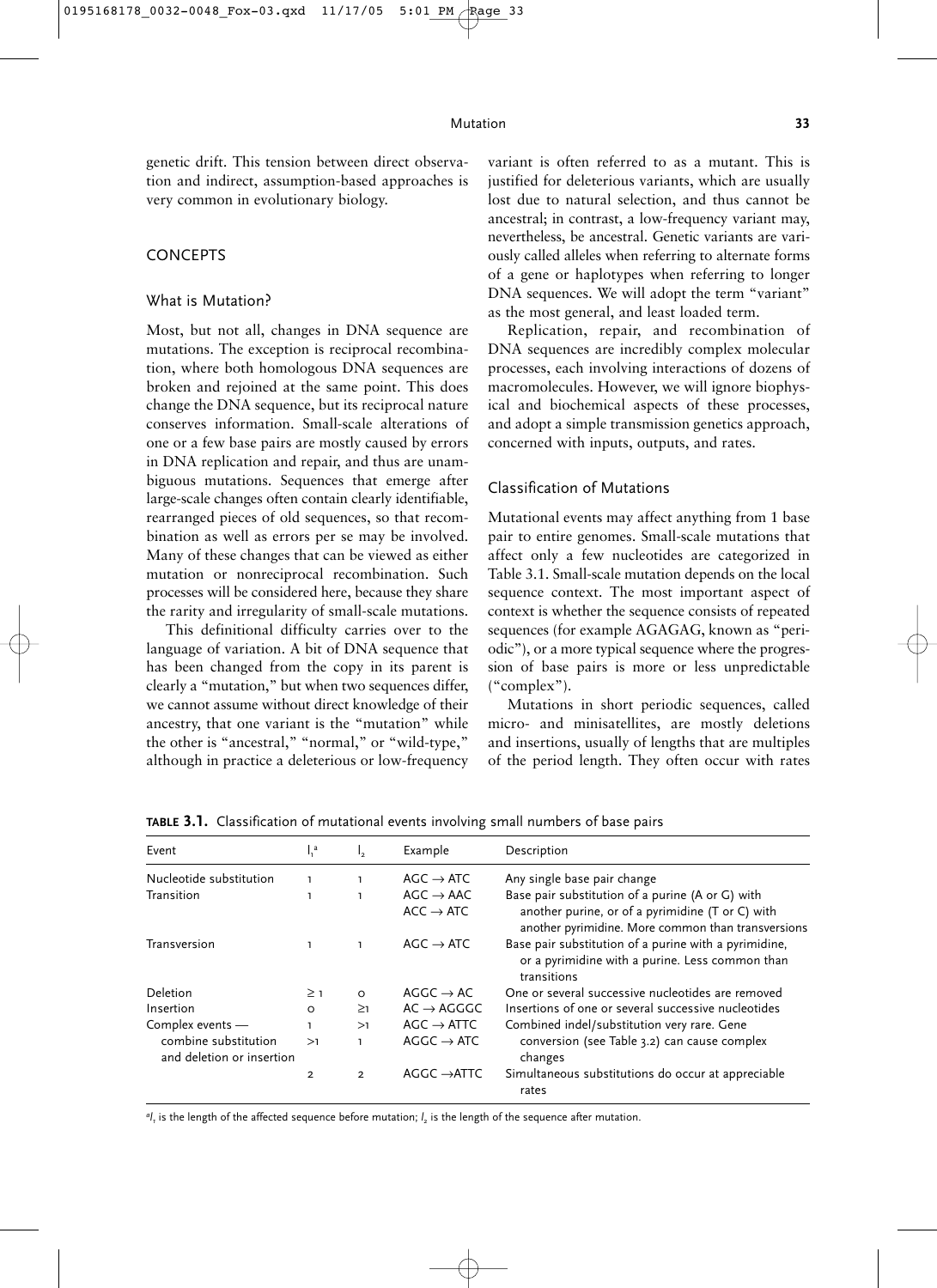that are orders of magnitude higher than those of mutations in complex sequences. Microsatellites are unlikely to have important functions, but their frequent mutations provide abundant data for tracing ancestry. Even within complex sequences, the context can affect mutation rate significantly (Kondrashov & Rogozin 2004). An important case is the elevated mutation rate in mammals of the dinucleotide CpG. CpG pairs consist, in both strands, of a cytosine followed by a guanine, where p refers to the phosphate that joins them. The impact of a local context is so important that, say, insertions into complex sequences versus. microsatellites, or transitions within versus. outside CpG are often considered as separate types of mutations.

Large-scale mutations are categorized in Table 3.2. With the exception of long deletions, these changes usually involve recombination of pre-existing segments of sequences. The reason for this is that de novo origin of a long DNA sequence is a rather unlikely occurrence. Thus, sequences added by a large-scale mutation are usually copies, often modified, of pre-existing sequences. The probability that such a sequence (which can code for a protein domain, or even an entire protein) would be functional is substantial (Thornton, Ch. 11 of this volume). Creation of homologous sequences by duplication can catalyze further large-scale events, as it creates the opportunity for nonreciprocal recombination. Transposable elements provide a particularly important example, as they can also lead to

**TABLE 3.2.** Mutational events involving large numbers of base pairs

| Event                                     | Where does new                      |                                                                          | Details                                                                                                                                                                                                                                    |
|-------------------------------------------|-------------------------------------|--------------------------------------------------------------------------|--------------------------------------------------------------------------------------------------------------------------------------------------------------------------------------------------------------------------------------------|
|                                           | sequence come from?                 | Example                                                                  |                                                                                                                                                                                                                                            |
| Deletion                                  |                                     | $A[S_1]G \rightarrow AG$                                                 | Removed sequence can be very long.<br>Rates increase if flanking sequences are<br>similar                                                                                                                                                  |
| Tandem duplication                        | Neighboring sequence                | $A[S_1]G \rightarrow A[S_1][S_1]G$                                       | $S1$ may be a rather long sequence,<br>sometimes a large proportion of the<br>chromosome                                                                                                                                                   |
| Nontandem<br>duplication LGT              | Non-neighboring<br>sequence         | $AG \rightarrow A[S_2]G$                                                 | S <sub>2</sub> is a sequence of any length from<br>elsewhere in the genome. In practice only<br>detected when $S_2$ is $>$ 20 bp                                                                                                           |
| Transposable<br>element (TE)<br>insertion | <b>TE</b>                           | $AG \rightarrow A[T_1]G$                                                 | $T1$ is DNA derived from a TE. $T1$ often<br>consists of a fragment of TE sequence.<br>Rate may be quite high. A common mode<br>of nontandem duplication. Often insertion<br>is accompanied by other changes (i.e.,<br>short duplications) |
| Lateral gene transfer<br>Inversion        | Other genome                        | $AG \rightarrow A[S_{3}]G$<br>$A$ [GT  CC] $A \rightarrow$<br>A[GG  AC]A | Important in prokaryotes<br>Rotates a sequence                                                                                                                                                                                             |
| Gene conversion                           | Homologous<br>sequence              |                                                                          | Sequence of one homolog converted to<br>that of the other                                                                                                                                                                                  |
| Transposition                             | Sequence changes<br>location        |                                                                          | Usually through breakage and fusion of<br>chromosomes                                                                                                                                                                                      |
| Chromosome break                          | None                                |                                                                          | Usually deleterious, but may increase<br>chromosome number                                                                                                                                                                                 |
| Chromosome fusion                         | None                                |                                                                          | Usually deleterious. May decrease<br>chromosome number                                                                                                                                                                                     |
| Aneuploidy                                | Chromosomal<br>duplication or loss  |                                                                          | Usually lethal, or very deleterious                                                                                                                                                                                                        |
| Polyploidization                          | Same genome:<br>autopolyploidy      |                                                                          | Fixed more frequently in plants than animals                                                                                                                                                                                               |
|                                           | Different genome:<br>allopolyploidy |                                                                          | Often caused by hybridization. Fixed more<br>frequently in plants than animals                                                                                                                                                             |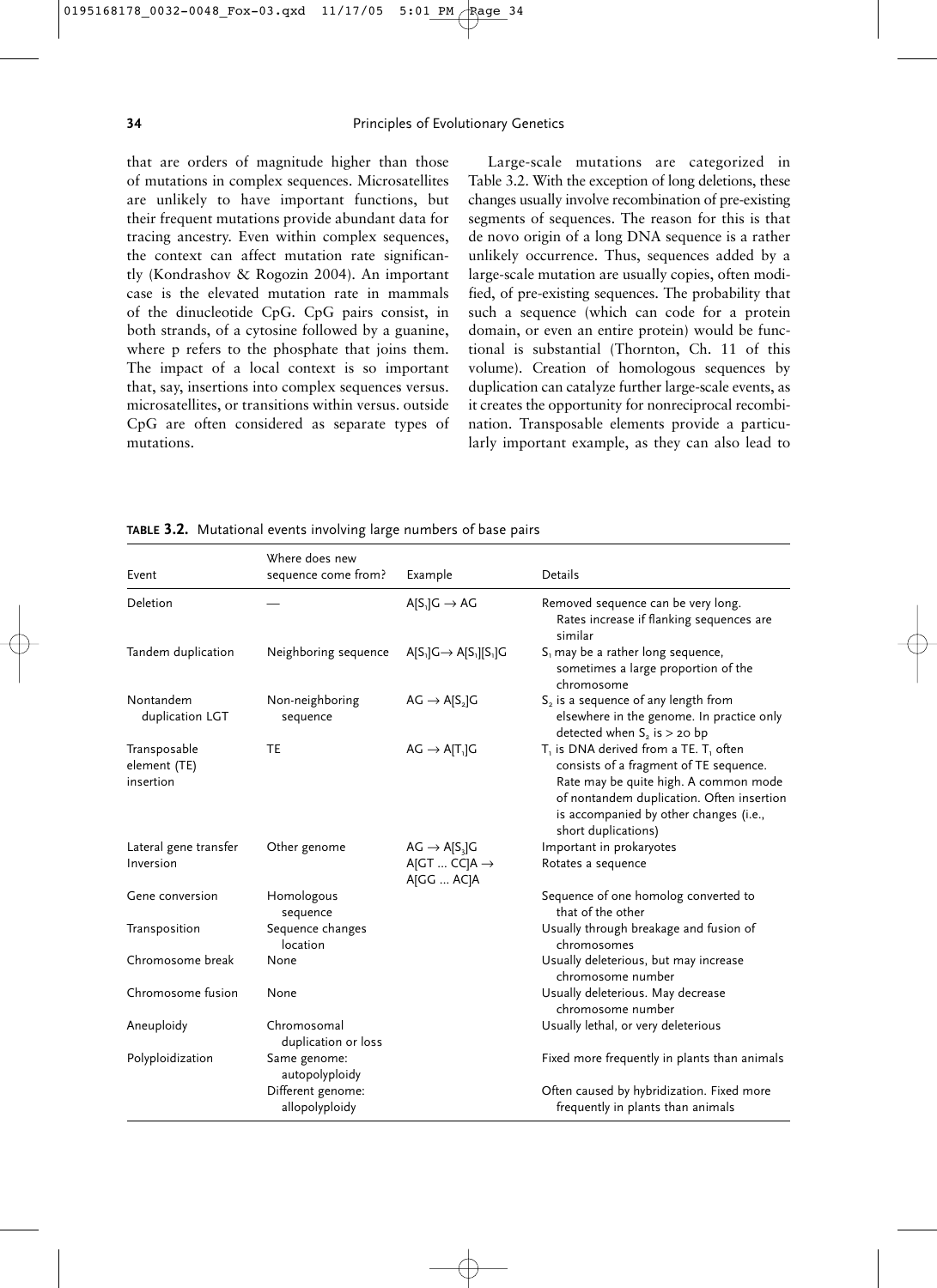small duplications through transposition (Petrov & Wendel, Ch. 10 of this volume).

### Classification of Phenotypic Effects

Variant DNA sequences may or may not have an effect on the phenotype of their carriers. Those that do may have a cascading series of effects, from the regulation or function of a gene, through the biochemical, developmental, or physiological levels, and ultimately on the readily observable phenotype of the organism. It is useful to distinguish lossof-function variants, for example a frameshift deletion, from those mutations that leave an altered functional gene, such as an amino acid substitution. Mutations that alter function usually result in quantitative changes in amount or timing of expression. Occasionally such changes may lead to  $a$  qualitatively different effects, such as new substrate specificity of an enzyme.

The most important phenotype is fitness, the capacity to produce offspring,  $\theta$  and  $\theta$  includes survival and the ability to breed and reproduce, The effect on fitness of a variant sequence is an important determinant of its evolutionary fate. However, fitness has surprisingly little effect on the fate of any single variant, as all start out rare where stochastic effects are very strong (Gillespie, Ch. 5 of this volume).

Mutations can be conveniently classified according to their fitness effects into the following categories:

- 1. Lethal mutations kill the individuals that carry them.
- 2. Deleterious mutations reduce fitness relative to alternative states, but not to zero. Considerable evidence suggests that such mutations are more common than lethals.
- 3. Neutral mutations do not affect fitness much, either positively or negatively. These too are likely to be common.
- 4. Advantageous mutations increase fitness, and therefore will be favored by natural selection. These are probably the rarest type of mutation.

This categorization is context-dependent. An advantageous variant in one environment may be neutral or deleterious in other circumstances (Scheiner, Ch. 21 of this volume). Also, the fitness of a variant might depend on the genotype it finds itself in (epistasis).

In diploid organisms, an important additional consideration is the dominance of a variant. Dominant mutations have their full phenotypic effects when present in heterozygous condition, while recessives only affect the phenotype in homozygous condition. If the mutant heterozygote is intermediate between the two homozygotes, the mutant is partially dominant. If the heterozygote is exactly intermediate, the variant is said to act additively.

The concept of dominance is itself phenotypespecific. For example, Mendel's wrinkled pea allele is recessive when the smoothness of the seed coat is examined, but when the amount of starch in the seed is measured, the heterozygote is intermediate between the two homozygotes. When subjected to quantitative analysis, the vast majority of even major variants seem to be neither completely recessive  $\Theta_{\text{A}}$ dominant. Variants with minor phenotypic effects tend to be partially dominant, and are often nearly additive.

#### How to Study Mutation

Classification of the types of mutations (Tables 3.1 and 3.2) makes the study of mutation sound altogether straightforward. It is important to realize that our ability to study these different classes of mutations varies widely depending on their rarity and the nature of their phenotypic effects. In Table 3.3, we classify the study of mutation according to two criteria suggested in Kondrashov (1998): the time scale over which mutation is studied, and the type of data that is used to detect mutations.

Three different classes of characteristics may be used profitably to detect mutations: DNA sequences, phenotypes, and fitness. Studies of mutation almost invariably cover one of three time frames. First there is the direct study of mutation through comparison of parents and offspring. At a slightly longer time scale, one can set up a mutation-accumulation (MA) experiment. To do so, one maintains the population under conditions that minimize the impact of natural selection on the fate of any mutations that may arise (see Case Studies for examples). Finally, the comparative method infers mutation rate from the rate of divergence between species.

The use of different time frames allows different aspects of mutation to be investigated. The chief reason for these differences is the degree to which we can assume a realistic model for the interaction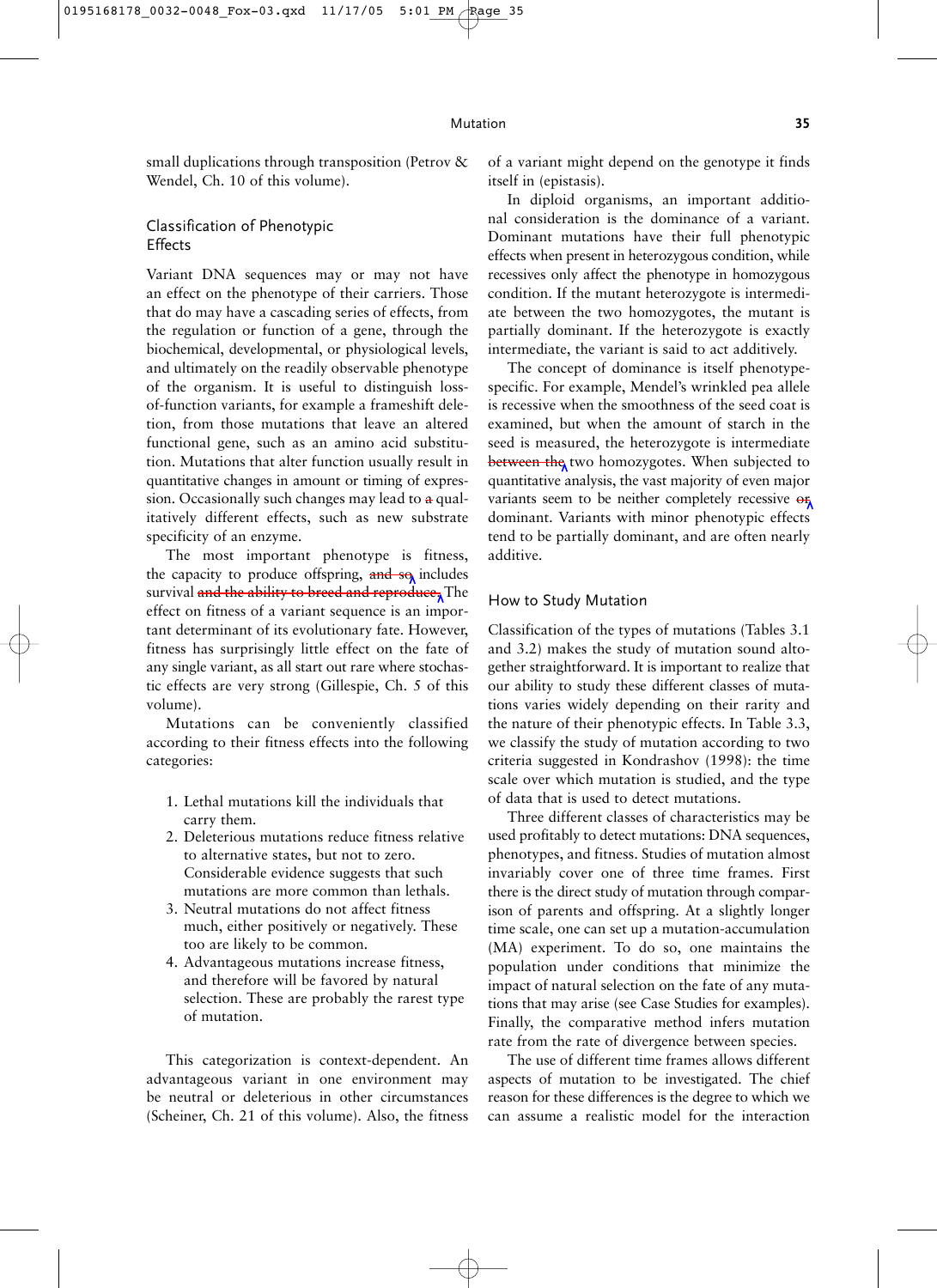|                      |                                         | Generations separating samples           |                             |  |  |  |
|----------------------|-----------------------------------------|------------------------------------------|-----------------------------|--|--|--|
|                      |                                         | 10 to $103$                              | $>10^{5}$                   |  |  |  |
|                      | Direct                                  | Mutation accumulation                    | Comparative                 |  |  |  |
| <b>DNA</b>           | Weber and Wong 1993                     | Denver et al. 2004;<br>Schug et al. 1997 | Nachman and<br>Crowell 2000 |  |  |  |
| Phenotype<br>Fitness | Kondrashov 2002<br>Woodruff et al. 1983 | Houle et al. 1996<br>Mukai et al. 1972   | Lynch 1990                  |  |  |  |

**TABLE 3.3.** Categorization of approaches to the study of mutation, with reviews or examples of successful studies

between mutation and natural selection. With direct studies, the need for assumptions about natural selection is minimal. Almost all types of mutations may be observed in the offspring. As the time frame of the study lengthens, the necessary assumptions about natural selection become more stringent. Only mutation rates to neutral alleles can simply be inferred over long time periods. As a result, the same data can lead to very different conclusions about the overall mutation rate, depending on the assumptions chosen.

Despite the complications in applying models to divergence data, the essential neutral theory behind such models is easy to grasp. If we consider a population of genetic variants with no impact on fitness, that is neutral variants, whether they are lost from the population or will become fixed (rise to a frequency of 1) depends only on genetic drift, the luck of sampling during reproduction. Lucky variants will become fixed; the vast majority will be lost just by chance. The chance that each particular variant will be fixed in the future is proportional to its frequency right now: rare variants are likely to be lost, common ones likely to be fixed. Now, let us consider the fate of each new neutral variant. If there are *N* diploid individuals in the population, each new variant starts out at a frequency of 1/2*N*, and thus has a chance of 1/2*N* of rising to fixation. On the other hand, with a mutation rate *m* per gamete, the number of new mutations in each generation is 2*Nm*. Multiplying these two together gives the surprisingly simple rate of neutral evolution:  $k = 2Nm \times 1/2N \times m$ .  $\sqrt{1}$  rate is the divergence from the ancestral sequence; species diverge at twice this rate because variants arise along both branches to the common ancestor.

In reality, variants have a range of effects on fitness from undetectable to lethality. Their ability to persist in the population and so be detected also

depends on the effectiveness of natural selection at influencing frequencies; this depends on the size of the population. In a population where *N* is small, genetic drift (luck) will be a relatively strong force, swamping out small differences in fitness. However, when *N* is large, even tiny differences in fitness reliably discriminate higher and lower fitness variants. Mutation-accumulation experiments are therefore designed to maximize the impact of drift, either by making *N* as small as possible, or by equalizing family sizes (Shabalina et al. 1997). Thus, the influence of natural selection is minimal in a direct study, somewhat higher in a mutation-accumulation study, and very large in a comparative study. The result is that the neutral model can be applied to an uncertain and decreasing proportion of variants as the time scale of the study increases. Even at the DNA level, it is difficult to be sure that a particular segment really evolves at the neutral rate. For example, evolutionary biologists have treated pseudogenes, altered sequences derived from functional genes, as neutral (e.g. Nachman and Crowell in Case Studies, below). However, there are at least two possible mechanisms for selection on pseudogenes. First, recombination between pseudogenes and their parent gene is deleterious, so deletions of pseudogenes may be favored by natural selection. Second, the discovery of naturally occurring nonproteincoding genes (such as micro-RNAs) that can regulate expression of their homologous genes suggests that some apparent pseudogenes may play such a selected role.

A second major disadvantage of comparative studies is that the number of generations that separate species is usually known only very approximately. As the time scale of any comparison becomes longer, these uncertainties become very large. The number of generations in a lineage since the Mesozoic era will hardly be ever known with any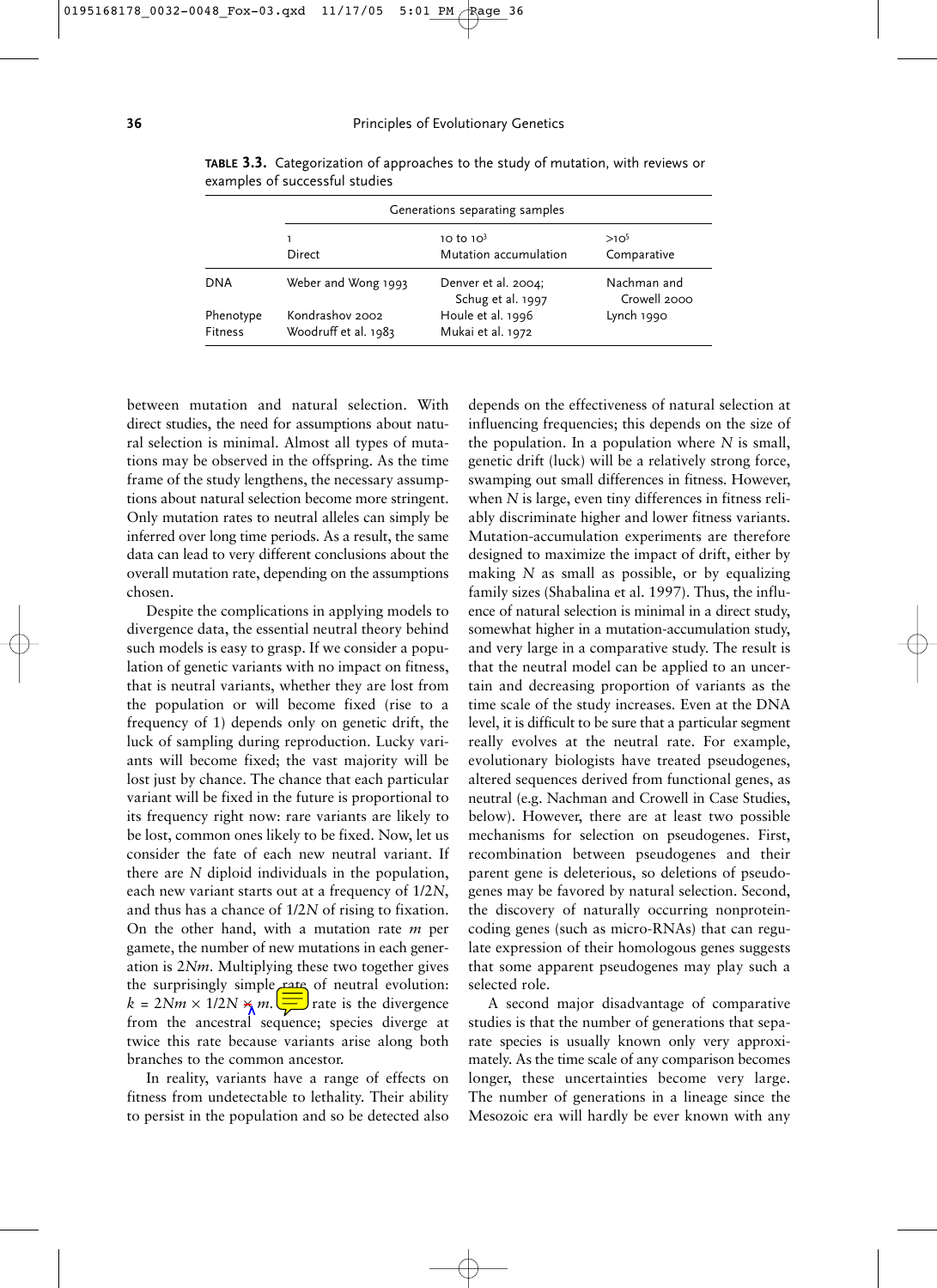confidence at all. As a result, comparative data are usually summarized as a mutation rate per unit time. While this may be useful in some contexts, such as calibrating a molecular clock (e.g. Rodríguez - Trelles et al. Ch. 8 of this volume), it does not tell us what we want to know about mutation rates in organismal terms.

These considerations would seem to make direct studies preferable, were it not for the fact that the longer the time period, the greater the number of mutational events that can be assayed. Because mutations are individually rare, direct studies can only be informative when there is an efficient mechanism for screening enormous numbers of individuals for mutations. Such screening is available for many inherited phenotypes in human societies with advanced health care. At the other end of the biological spectrum, microbial populations can be rapidly screened for the converse sort of mutations that restore function at a defective gene (reviewed in Drake 1991). For other species, the direct data are limited. Furthermore, because the phenotypic impact of most mutations is usually small, we need to be able to infer from the minority of mutations that are observable the properties of the full spectrum of mutations.

Of the three different classes of characteristics that may be used to study mutation, DNA sequences are the most conceptually straightforward. The challenge with the use of sequence data is that care must be taken to account for the possibility of errors in scoring. This has so far limited the use of sequence data in direct or mutation accumulation studies. For example, to detect a sample of base pair mutations, which typically occur at a rate of 10<sup>-8</sup> per generation, over a 100 generation mutation-accumulation experiment, one needs the ability to sequence many more than 10<sup>6</sup> nucleotides with an error rate well below 10<sup>−</sup>6. The necessary methods are emerging and are starting to be applied (Denver et al. 2004). Exceptions are provided by sequences with especially high mutation rates, such as microsatellites or mitochondrial DNA.

The other two categories of data (phenotypes and fitness) refer to whole-organism characteristics. Fitness is, in some respects, just another phenotype, but is by definition under strong natural selection. Mutations with large effects on these phenotypes, such as genetic diseases in humans or visible and lethal mutations in *Drosophila*, can be counted. This is the basis for the direct studies in Table 3.3. By connecting such changes to the DNA changes responsible for them, as explained below for human genetic diseases, they can be used to gain very detailed information about mutation rates.

However, mutations with the very largest phenotypic effects used in direct mutation studies are themselves rarely of evolutionary significance, as they usually reduce fitness. Quantitative trait locus and developmental studies of species differences suggest that both detectable-if-you-know-whatto-look-for and small effect variants are the major sort of variation that allows evolution. Their cumulative effects are usually studied in a mutationaccumulation experiment. In most such experiments, an initially inbred genotype is replicated and selection on each replicate minimized by lowering *N* for each replicate, for example by selfing or brother–sister mating. The rate at which variation in the phenotype accumulates is used to measure the increase in phenotypic variance due to a single generation of mutation,  $V_M$ . In addition, a change in the mean of the accumulation lines indicates that mutations are biased in their effects. For example, fitness and its key components of viability, fecundity and mating ability, are maximized by natural selection, suggesting that the mutations that arise will on average decrease fitness. Information on  $V_M$  and mutational bias can sometimes be combined to give a very crude estimate of the overall mutation rate of all genes affecting fitness, as in Mutation Accumulation in *Drosophila* in the Case Studies section below.

#### Mutation Rates

The most detailed picture that we have of mutation rates in eukaryotes is for humans. This is due to several factors. First, human–chimpanzee is the only species pair for which the total number of generations since their divergence is reasonably well known, facilitating comparative studies (see Nachman and Crowell in Case Studies, below). Second, data on Mendelian diseases provide the only large-scale phenotypic screenings for de novo mutations in any eukaryotic species for direct estimates (Kondrashov 2002). For our species, the comparative and direct approaches suggest a very similar mutation rate of about  $2 \times 10^{-8}$  per nucleotide per generation. The fact that the two methods give essentially the same estimate is quite encouraging. Substitutions account for about 95% of this total, with short insertions and deletions accounting for almost all of the remainder. Large-scale mutations are generally rare.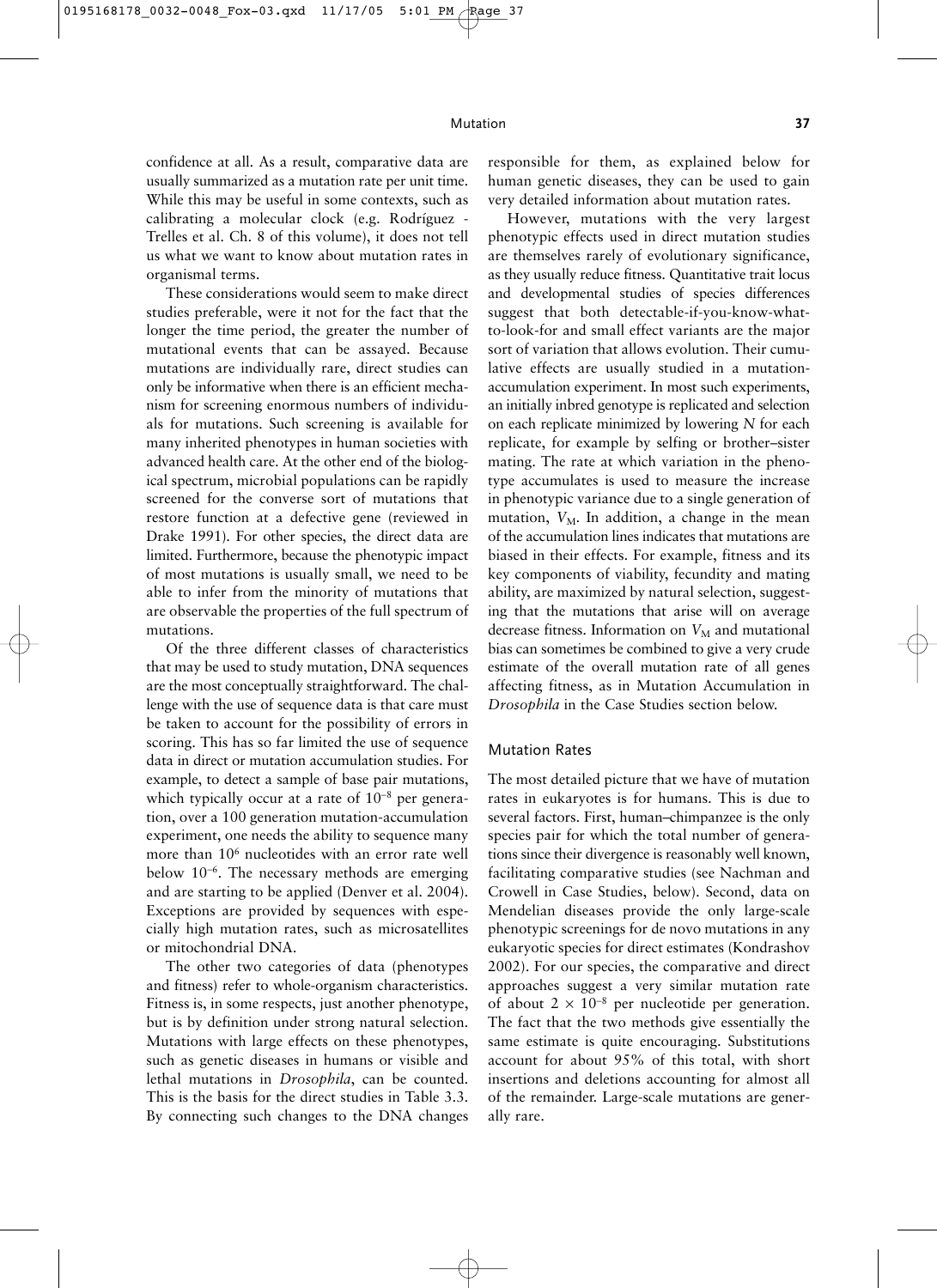This simple picture conceals substantial complexities based on the sequence that surrounds a particular site. In mammals, substitution rate at CpG sites is elevated by a factor of more than 10. The reason for this is that the C tends to be methylated, which misleads DNA polymerase. This confusion results in a transition from C to T, and the destruction of the CpG context. Oddly, this results in a lower mutation rate of noncoding DNA than in coding DNA. In coding regions, natural selection to maintain a particular sequence can preserve CpG pairs despite this high mutation rate away from them; in noncoding regions mutation pressure rapidly destroys them. Duplicated sequences are another frequent source of mutational hot spots because nonhomologous recombination between the similar sequences leads to large-scale mutations. For example, about half of the mutations causing hemophilia A are caused by recombination of the gene with its nearby pseudogene.

Another complexity in the human data is that it appears that mutation rates are substantially higher in males than females (Drake et al. 1998), contrary to the impression created by the well-known maternal age effect on Down's syndrome. Part of this effect is probably due to the fact that the spermatogonia divide continuously throughout a male's lifespan, while oocytes essentially stop dividing before birth. It has been estimated that the number of divisions in the germ line of a 30-year-old human is 31 for a female and 400 for a male; this difference increases with paternal age.

These facts point up the difficulties in generalizing about mutation rates across species. The methylation that gives rise to the CpG bias is not universal, and other biases undoubtedly arise in other groups. While human mutations are overwhelmingly singlebase substitutions, mutations in *Drosophila* tend to involve more short insertions and deletions, and more large-scale mutations. The details of gametogenesis and details of life history, such as the average age at reproduction, can have a big effect on mutation rates, even when the cellular details of meiosis and replication remain the same.

With these difficulties in mind, data on mutation rates in some other well-studied DNA-based systems are shown in Figure 3.1. In the nematode worm *Caenorhabditis elegans* mutation rates were obtained by sequencing random nuclear sequences in a mutation-accumulation experiment (Denver et al. 2004). Mutation rates are relatively well known in viruses (phages) and bacteria from direct and

mutation-accumulation studies, as it is possible to rapidly screen huge numbers of individuals for novel phenotypes (Drake 1991). With far more investigator effort, substantial direct phenotypic mutation assays have also been performed in several model systems (Schalet 1960; Woodruff et al. 1983; Russell & Russell 1996; Drake et al. 1998). In all these studies, investigators first screen for phenotypic mutations at previously identified loci. These values are then combined with the size of the locus and an estimate of what proportion of all DNA changes will result in a mutant phenotype to arrive at an overall mutation rate. These estimates may be inaccurate; for example, the direct *C. elegans* mutation rate from sequencing is one order of magnitude higher than the estimate that Drake et al. (1998) obtained using data from direct phenotypic assays. Finally, there is a large amount of comparative data from which mutation estimates can be calculated. As an example of this sort of estimate we have used the calculations of Keightley and Eyre-Walker (2000), who calculated rates based on the assumption that synonymous sites evolve at the neutral rate.

The data in Figure 3.1 make it clear that the mutational properties of organisms are extremely different. To help interpret this variation, the genome sizes and number of replication events per generation are shown in Table 3.4. Figure 3.1a shows that mutation rates per base pair per generation vary over three orders of magnitude. Viruses seem to sacrifice accuracy for speed, while multicellular organisms with long generation times accumulate mutations over many cellular replication events. When the numbers of mutations over the whole genome are summed, it is clear that mutation rates on average rise with the genome size of the organism. Drake (1991) called attention to the fact that viruses and unicellular organisms have a fairly constant mutation rate per genome. It is now clear, however, that this relationship does not hold for multicellular organisms (Figure 3.1b; Drake et al. 1998).

A second point concerning Figure 3.1 is that the discrepancies between mutation rates obtained using different approaches can be very substantial. The mutation rates obtained from assuming that third-base-pair positions evolve at the neutral rate are substantially lower than those obtained using direct evidence in *Drosophila* and *Mus*. In humans, there is no such discrepancy, with synonymous rates being within a factor of 2 of the direct estimate. This difference may be caused by the larger population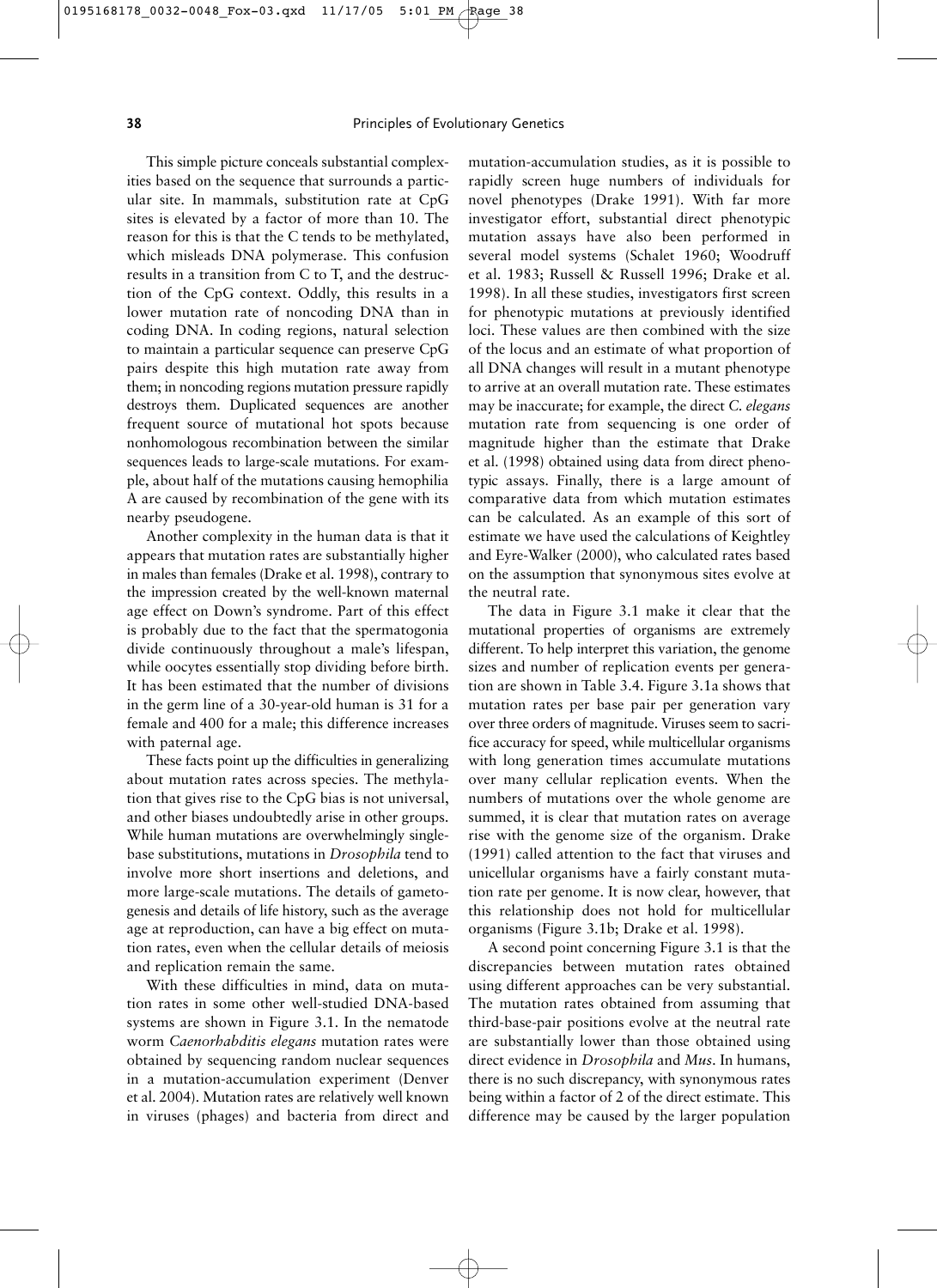

**FIGURE 3.1.** Estimated mutation rates in 10 well-studied taxa. (A) Mutation rates per base pair per generation. (B) Haploid mutation rates per genome per generation. Circles, direct and mutation accumulation estimates; square, estimate assuming that divergence in pseudogenes is neutral (Nachman & Crowell 2000); triangle, estimates assuming that divergence in synonymous base pairs is neutral (Keightley & Eyre-Walker 2000).

sizes of *Drosophila* and *Mus* relative to that of *Homo*, allowing a larger proportion of human variants with very small deleterious effects to evolve at the neutral rate.

The above estimates do not reflect whole gene duplications, which may be critical for long-term changes in the genome (Petrov & Wendel, Ch. 10 of this volume; Thornton, Ch. 11 of this volume). Genomic data from several species suggest that there is about a 1% chance that a duplicate copy of gene will be fixed per million years (Lynch & Conery 2000). For *Drosophila melanogaster*, this suggests that the fixation rate of duplications is about  $3 \times 10^{-10}$  per gene per generation. This rate may be higher or lower than the actual duplication rate, depending on whether duplications are deleterious (for example due to recombination between duplicates) or advantageous. Bearing in mind that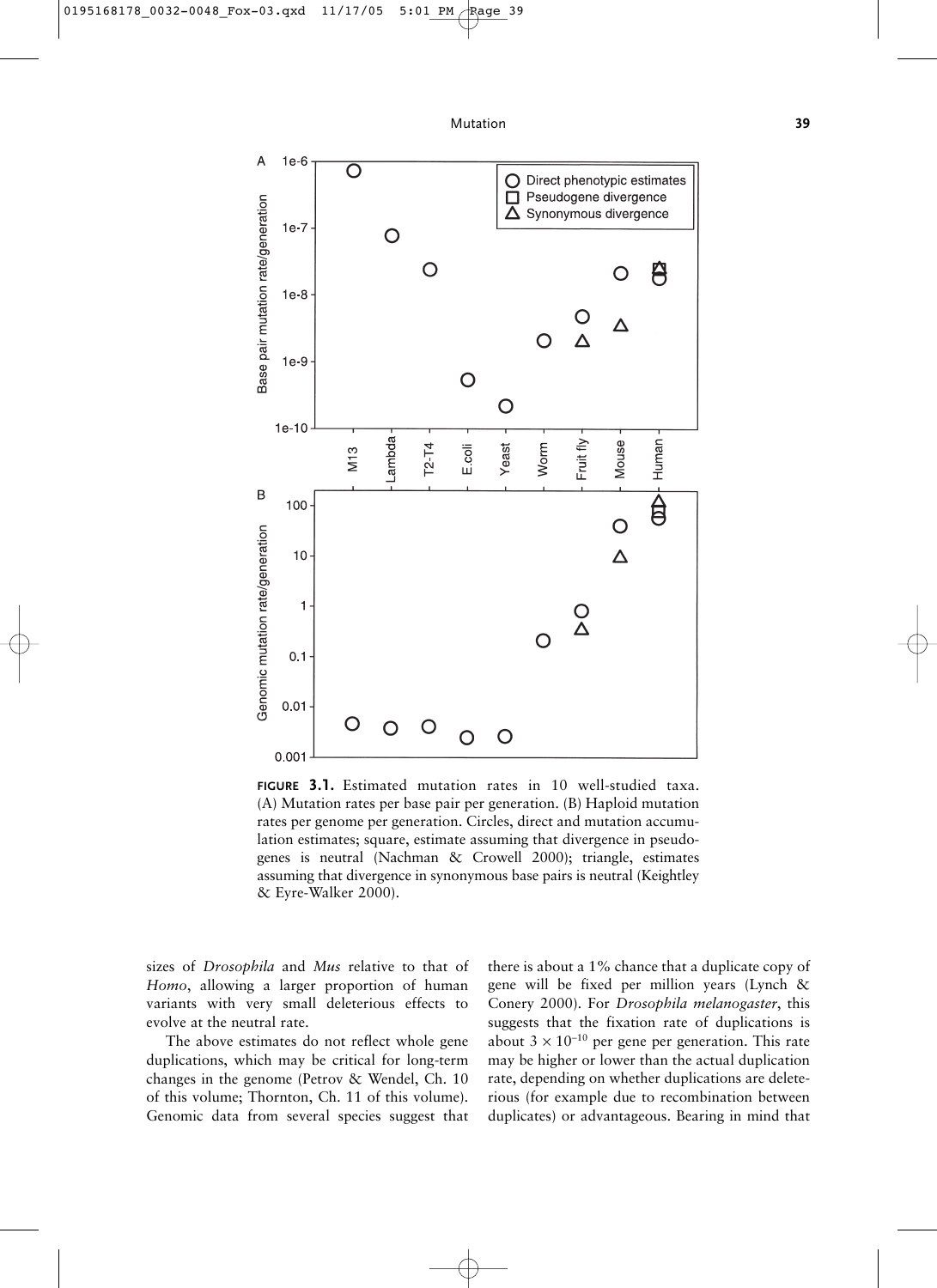| Taxon                    | Common name    | Genome sizes        | Generation<br>time (days) <sup>a</sup> | $Rep./gen.^b$ |
|--------------------------|----------------|---------------------|----------------------------------------|---------------|
| M <sub>13</sub> phage    |                | $6.4 \times 10^{3}$ | 0.01                                   |               |
| Lambda phage             |                | $4.9 \times 10^{4}$ | 0.01                                   |               |
| T2 and T4 phages         |                | $1.7 \times 10^{5}$ | 0.01                                   |               |
| Escherichia coli         |                | $4.6 \times 10^{6}$ | 0.01                                   |               |
| Saccharomyces cerevesiae | Brewer's yeast | $1.2 \times 10^{7}$ | O.1                                    |               |
| Caenorhabditis elegans   | Nematode worm  | $1 \times 10^8$     | 4                                      | 9             |
| Drosophila melanogaster  | Fruit fly      | $1.7 \times 10^8$   | 12                                     | 30            |
| Mus musculus             | House mouse    | $3 \times 10^9$     | 275                                    | 43            |
| Homo sapiens             | Human          | $3 \times 10^9$     | 7300                                   | 215           |

**TABLE 3.4.** Genome sizes, generation times and average number of replication events/life cycle for taxa with mutation data in Figure 1.

a These times are minimum generation times under ideal conditions. Such conditions may not be typical of those in nature. bEstimated number of replication events per generation.

a gene duplication will affect many nucleotides, the overall rate of duplications may affect as many or more base pairs as do base pair mutations.

#### Mutations and Fitness

Mutations that affect fitness are more likely to be deleterious than advantageous. As a result, the rate of evolution of DNA sequences is on average inversely related to their functional importance. Within protein-coding genes, synonymous sites evolve faster than nonsynonymous sites, and homologous exons are much more similar than homologous introns. Direct estimates of the fitness effects of new mutations generally corroborate this by showing a decline in fitness during mutation accumulation experiments (see Mutation Accumulation in *Drosophila* in Case Studies, below). This is hardly surprising: spoiling the product of 3.5 billion of years of evolution is easier than improving it.

However, there are parts of some genes where nonsynonymous substitutions occur faster than synonymous, suggesting that many replacements of amino acids were advantageous. For example, the anitgen binding region of the HLA gene in the major histocompatibility complex in humans and mice has a higher rate of amino acid substitutions than synonymous substitutions. This suggests that positive selection for diversity or at least change in antigenbinding makes advantageous amino acid changes quite frequent (Hughes & Nei 1989).

Another key property of DNA sequences in eukaryotes is that large portions are irrelevant to fitness. Only approximately 2% of the human genome codes for proteins, and only a minority of

the remainder evolves slower than the neutral rate, and is therefore functionally important (estimates range from 15% to 3%; Shabalina et al. 2001; Dermitzakis et al. 2002). Mutations affecting the remainder are phenotypically silent and selectively neutral. Quantitatively, the fraction of neutral sequences is smaller in compact genomes of bacteria (where over 80% of sequences code for proteins) and much larger in eukaryotic genomes. From these figures, together with the data on per nucleotide mutation rates referred to above, the 100 mutations expected per human genome per generation can translate into from 4 to 14 deleterious mutations (assuming that 50% of mutations in coding sequences are deleterious).

Direct evidence makes it clear that most mutations that affect fitness have relatively small deleterious effects (see Mutation Accmulation in *Drosophila* in the Case Studies section below). A striking confirmation of this fact is that systematic knockouts of genes in eukaryotes reveal that less than 30% of all genes are essential to viability. For example, the fitness effects of knocking out nearly every gene in the yeast genome have been measured. Under typical laboratory conditions, only 18.7% of the genes are essential, while quantitative decreases in fitness are detectable in another 15% of the knockouts (Giaever et al. 2002). Since any gene that is not capable of affecting fitness will rapidly be destroyed by mutation, the remaining genes must either have effects on fitness that are too small to be detectable, or be advantageous under conditions not found in these experiments. Most spontaneous mutations must have smaller effects on fitness than the wholegene knockouts used in this experiment.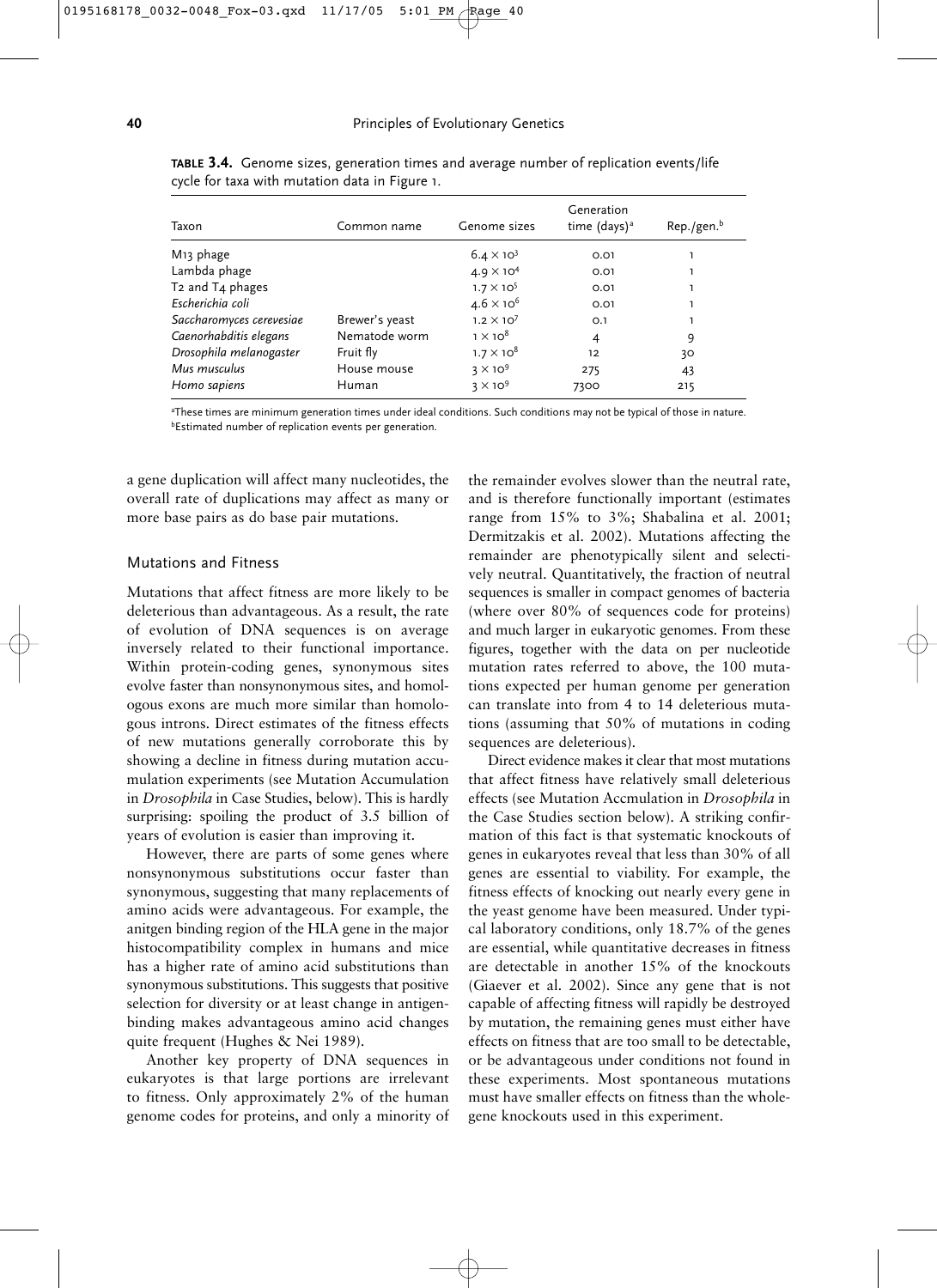Unfortunately, our ignorance regarding the mutation rate to beneficial mutations is quite profound. Recent work holds out hope that this ignorance is curable. For example, microbiologists have long been able to exploit the lack of recombination to detect fixation of beneficial mutations. When a novel beneficial variant arises, the genetic background in which it occurs increases along with it. Thus, perturbations of neutral allele frequencies are good markers of fixation. A recent study exploited this fact to estimate that the genomic beneficial mutation rate in a set of *E. coli* populations was  $4 \times 10^{-9}$ /replication (Imhof & Schlotterer 2001), or only one millionth of the total genomic mutation rate shown in Figure 3.1. It is not easy to generalize from this, as presumably the evolutionary history of a population and the constancy of the environment will have an impact on this rate. Comparative data can also be used to estimate beneficial mutation rates if one is prepared to accept a fairly simple set of assumptions about the distribution of effects. For example, fixation events are slightly more likely to involve amino acid substitutions than predicted from the pattern of within-species polymorphism in two *Drosophila* species. Under a simple model this suggests that about 45% of the amino acid substitutions are due to positive selection (Smith & Eyre-Walker 2002).

#### Mutations and Phenotypes

The importance of mutation for evolution also depends on the precise pattern of effects on the phenotype. For example, the degree to which the evolution of two parts of the body may be decoupled depends on whether and how often mutations that affect the parts in different ways arise (Wagner & Altenberg 1996). While our knowledge of the molecular and fitness effects of mutation are far from comprehensive, we are more ignorant of these important phenotypic properties. We know a bit about the amount of phenotypic variation produced by mutation. The study of the correlated effects of mutations is just beginning (see Mutation Accmulation in *Drosophila* in the Case Studies section below).

The basic challenge is that discrete mutations of large effect such as lethals, visibles, or human genetic diseases, can be readily observed, but these are irrelevant to long-term evolution as they have extremely large deleterious fitness effects. Mutations with small positive or negative effects on fitness are the ones that we need to understand, and it is precisely these mutations that are most difficult to detect and study. These questions have so far been addressed by relatively crude mutation-accumulation experiments in which the aggregate properties of unknown numbers of mutations are studied.

These studies make it clear that the effects of mutation differ with phenotype (Houle et al. 1996). Figure 3.2 summarizes estimates of the mutational variance,  $V_M$ , in seven species expressed as coefficients of variation,  $CV_M$ . A  $CV_M$  of 1% means that after one generation of mutation, the standard deviation among initially identical lines is 1% of the mean. The traits are classified by their presumed relationship to fitness. Life history traits are measures of viability, fecundity, or mating ability, and are expected to be closely related to fitness. Morphological traits are features such as bristle number or leaf size that are probably under stabilizing selection. Growth traits reflect the size of the organism during growth, which may or may not be closely related to fitness.

Two facts are apparent from Figure 3.2. First, the variation in  $CV_{M}$  is large, ranging from 0.1% to over 4%. This reflects variation both within and among species. Species-level  $CV<sub>M</sub>$ s are correlated with generation time and genome size, suggesting that, as for molecular mutation rates, large genomes and/or large numbers of cell divisions increase mutational variance (Lynch et al. 1999). Second, it is clear that morphological traits accumulate variance less fast than life history traits (median  $CV_M$  0.24% vs. 1.47%). At least part of the explanation for this difference seems to be that larger numbers of loci affect life history traits, because they summarize variation in the overall function of the organism (Houle 1998). Thus the concept of mutational target size––the number of base pairs which, when mutated, affect a trait––can help to explain both among- and within-species variation in the impact of mutations on phenotypes.

#### Why Are Mutation Rates What They Are?

Mutation rates themselves may evolve. Since the 1930s it has been clear that three major factors potentially determine the outcome of this process: the inevitability of some mutation, the costs of making replication as accurate as possible, and the possible advantages of beneficial mutations. Thus, there are three possible sorts of equilibrium mutation rates: the minimum possible, an optimal rate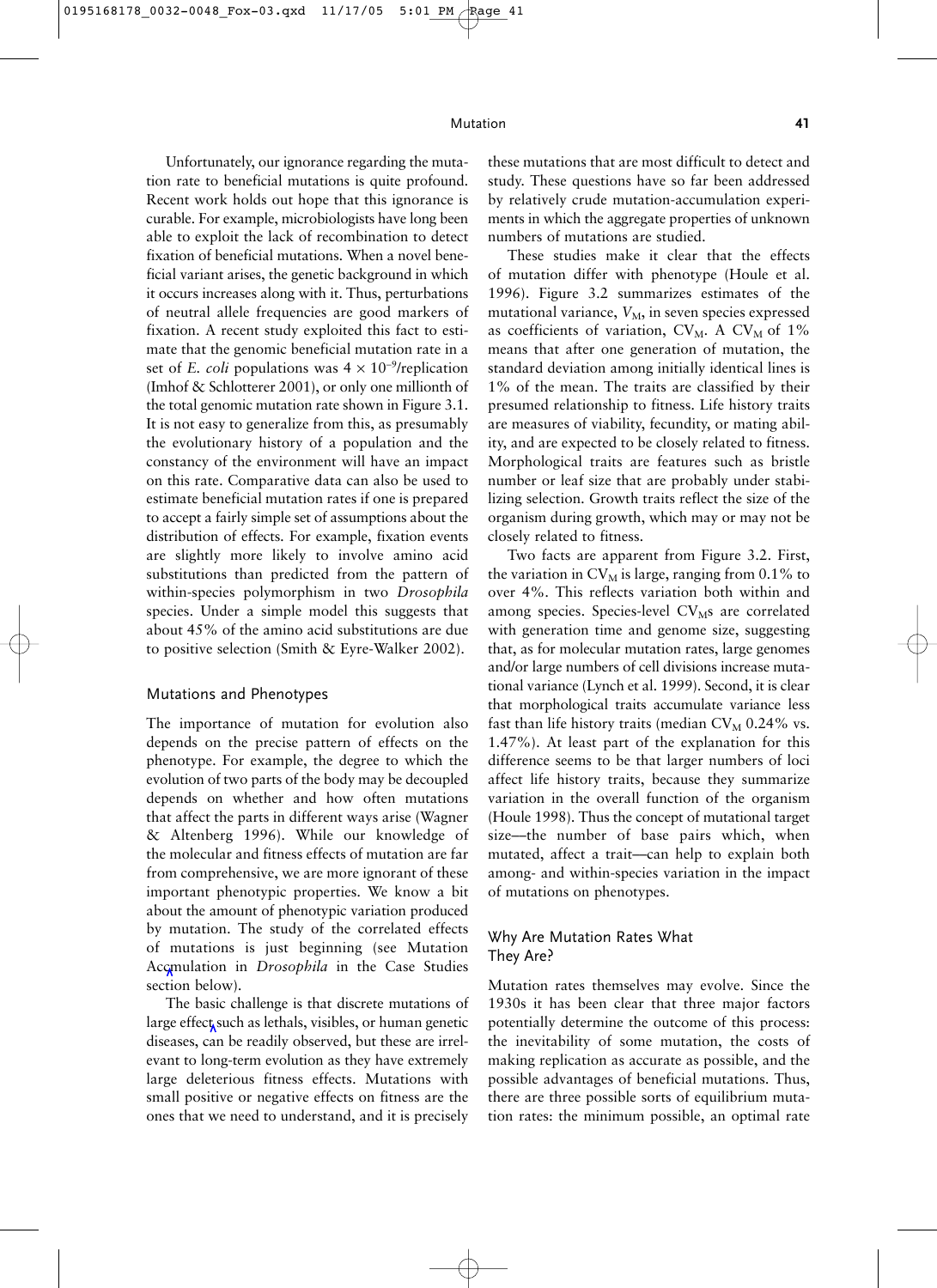**42** Principles of Evolutionary Genetics



**FIGURE 3.2.** Mutational coefficients of variation from a review of studies prior to 1995 (Houle et al. 1996). See text for explanation.

determined by the costs of fidelity, and an optimal rate determined by selection for evolvability (Kondrashov 1995).

It is clear that the first two processes must influence mutation rates. Mutation is unavoidable because recovery of destroyed information is generally not possible. For example, when bases on complementary DNA strands do not match, it is difficult to see how a repair mechanism could always determine which of the two bases in the mutant that should be repaired. Similarly, physical considerations show that, if one attempts to reduce the error rate in DNA replication and repair to zero, the cost of these processes, in terms of both time and energy, could be large. Thus, the first hypothesis, that mutation rates are minimal, is not tenable. This is also suggested by the inverse relationship between genome size and mutation rates among microorganisms (Figure 3.1). What is controversial is the effect of selection for evolvability on mutation rate.

The fact that mutation is essential for evolution has made the notion that its rate is tuned to allow evolution attractive to many. Furthermore, there is plenty of evidence for variation in mutation rate within species that could be exploited by natural selection. The fact that most eukaryotes employ meiotic recombination to produce genetic variation shows that variation-generating adaptaions are

possible (regardless of why exactly sex is good). As indicated above, the rate of mutation depends on the DNA sequence, and the chromosomal context it is in. There is also substantial evidence for environmental effects on mutation rates. Nutritional deficiencies, the presence of mutagens, and temperature can change both rates and patterns of mutation. All this suggests that the variation necessary to alter mutation rates is abundant.

In a few cases, organisms seem to have evolved portions of their genomes to be susceptible to mutation. For example, a region of the gene specifying host recognition in the *Bordetella* bacterium mutates at a very high rate because the bacterium has harnessed a retrotransposition-like process that targets that region (Doulatov et al. 2004). The attractiveness of the notion that mutation rates are adaptive must be tempered by the evidence that the vast majority of mutations are deleterious, and therefore costly to the individual in whose genome they occur (Johnson 1999). In sexual organisms, this creates a typical conflict between group-level evolution and individual selection over the fate of a variant that increases the mutation rate. The high mutation rate variant can increase in frequency when it causes a beneficial variant; however, this advantage benefits the high mutation variant only as long as it and the beneficial variant remain together in the same genotype. This may not be long at all if the loci involved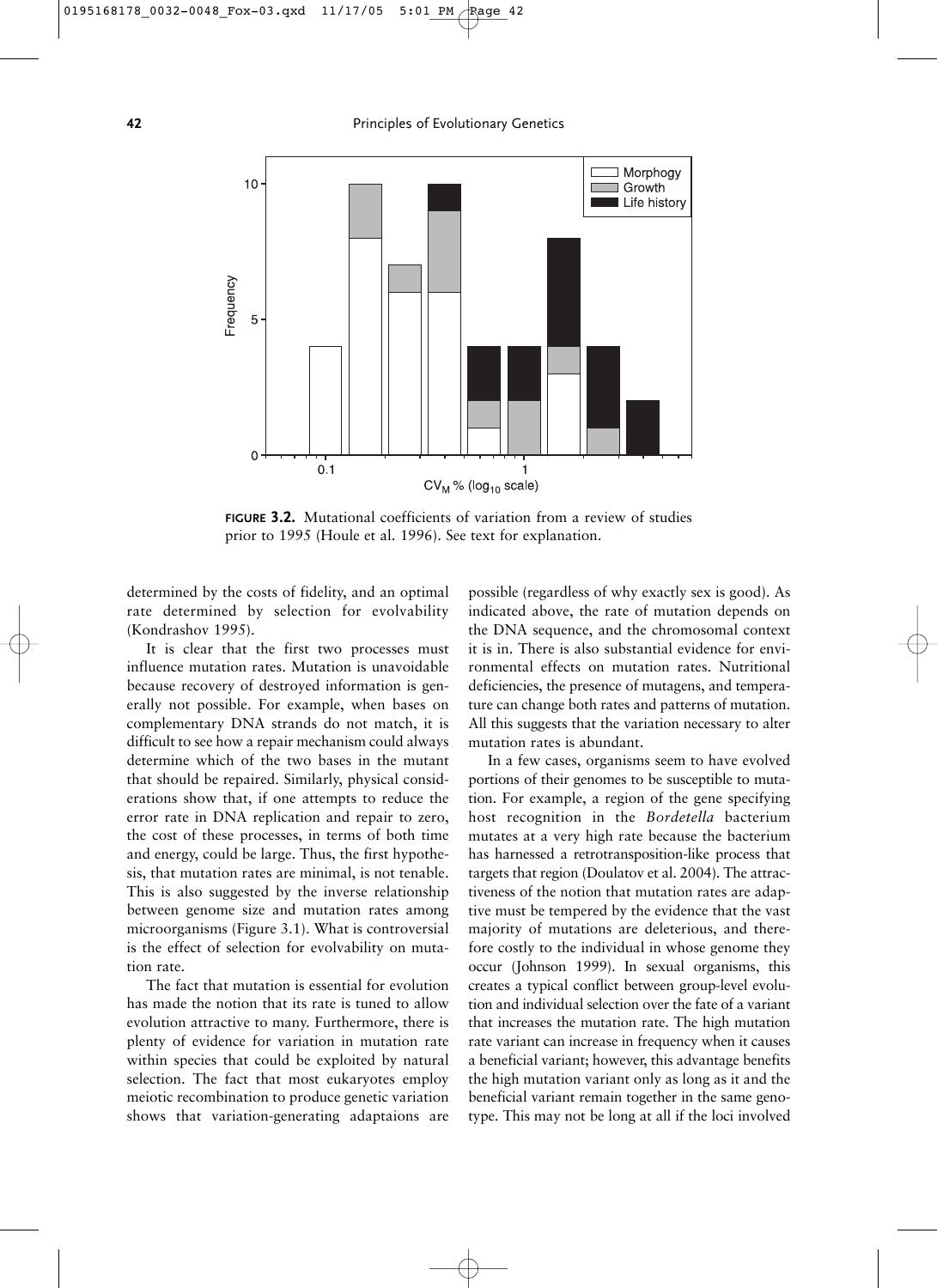are unlinked. On the other hand, most copies of the high mutation variant will produce a steady stream of deleterious variants that will reliably decrease the transmission of the high mutation rate variants. From the point of view of a population, more experimentation is ultimately beneficial if it can speed adaptation. However, from the viewpoint of the individual, it would be much better if another individual took the risk of experimentation. It takes special conditions for the advantages of mutation to the population to outweigh its costs to the individual (Sniegowski et al. 2000).

Closely related to the idea that the overall mutation rate is adjusted to promote evolvability is the idea that organisms can increase their mutation rate in relation to their need for variation, so-called adaptive mutation. The converse idea that mutations occur at random with respect to their usefulness has been a cornerstone of evolutionary thinking since the late nineteenth century, so evolutionary biologists reacted with outrage when adaptive mutation was revived again by Cairns et al. (1988). These researchers observed mutation rates that restored growth in nondividing "stationary phase" cells in *E. coli* and other single-celled organisms are higher than the rates of the same mutations when the cells are growing. This basic observation that has now been made in many microorganisms (Foster 2000).

There are three potential explanations for the increase in mutations observed in stationary phase. The increase can be adaptive in two senses: The strong version is that the rate of beneficial mutations can be increased at need, which we can call "directed mutation." The weak version is that the overall rate of mutation may be increased when variation is needed, or "hypermutability." Finally increased mutation may arise because of an unavoidable breakdown in normal repair and replication.

Foster (2000) and others have pinned down the mechanisms which underlie several cases of high mutation in stationary phase. In each case the effects are not confined to genes where mutations might be adaptive, ruling out the directed mutation hypothesis. However, the specific mechanisms by which the mutations arise, including DNA synthesis initiated by recombination and activation of transposable elements, do not necessarily suggest a general breakdown of fidelity. Thus hypermutability is real, but its adaptive signficance is still not clear. The deleterious consequences of increases in mutation are not readily avoided, unless death of the cell is certain in the absence of mutation.

It is much more difficult to imagine adaptive increase of mutation rates in multicellular organisms. In fact, the study of mutation in cancerous cells of multicellular eukaryotes suggests that similar hypermutability may occur in tumors, where it facilitates the evolution of high tumor growth rate and resistance to chemotherapy, resulting in death of the organism. The fact that similar phenomena occur whether or not they can be adaptive favors breakdown in normal replication, recombination, and repair machinery. The isolation of the germline from the soma in most multicellular animals is a powerful argument against the generality of adaptive mutation.

#### What Limits the Rate of Evolution, Mutation or Selection?

One of the central paradoxes of evolutionary biology is that most of the time, organisms do not evolve at all (reviewed in Gould & Eldredge 1993). There are two sorts of explanation for this stasis (reviewed by Hansen & Houle 2004). First, many believe that this is due to stabilizing selection which is somehow maintained over very long time periods. The weakness in this hypothesis is simply that it is difficult to see why selection should be constant over periods of tens of millions of years. The other alternative is that the kinds of variation necessary for populations to evolve in response to whatever novel selection pressures come up are often not produced (Gould & Lewontin 1979). Such limitations on variation are usually referred to as constraints, but this suggests that the necessary variation is never produced by mutation.

The common argument against the constraint hypothesis is that nearly every trait studied does display genetic variation. This is insufficient to resolve the issue because all aspects of the phenotype will be selected simultaneously. It is not enough to produce variation in each trait, the variation must also be relatively free of entangling effects on other selected traits. The capacity of the genome to produce appropriate sorts of phenotypic variation may determine which of the many pressures that natural selection places on an organism it will be capable of responding to. If mutations tend to affect a limited number of phenotypes, or phenotypes that tend to have similar selection pressures on them, the structure of variation is said to be modular (Mezey, Box 19.5 of this volume; Wagner & Altenberg 1996). Thus not only the rate but also the nature of mutation may itself be shaped by natural selection.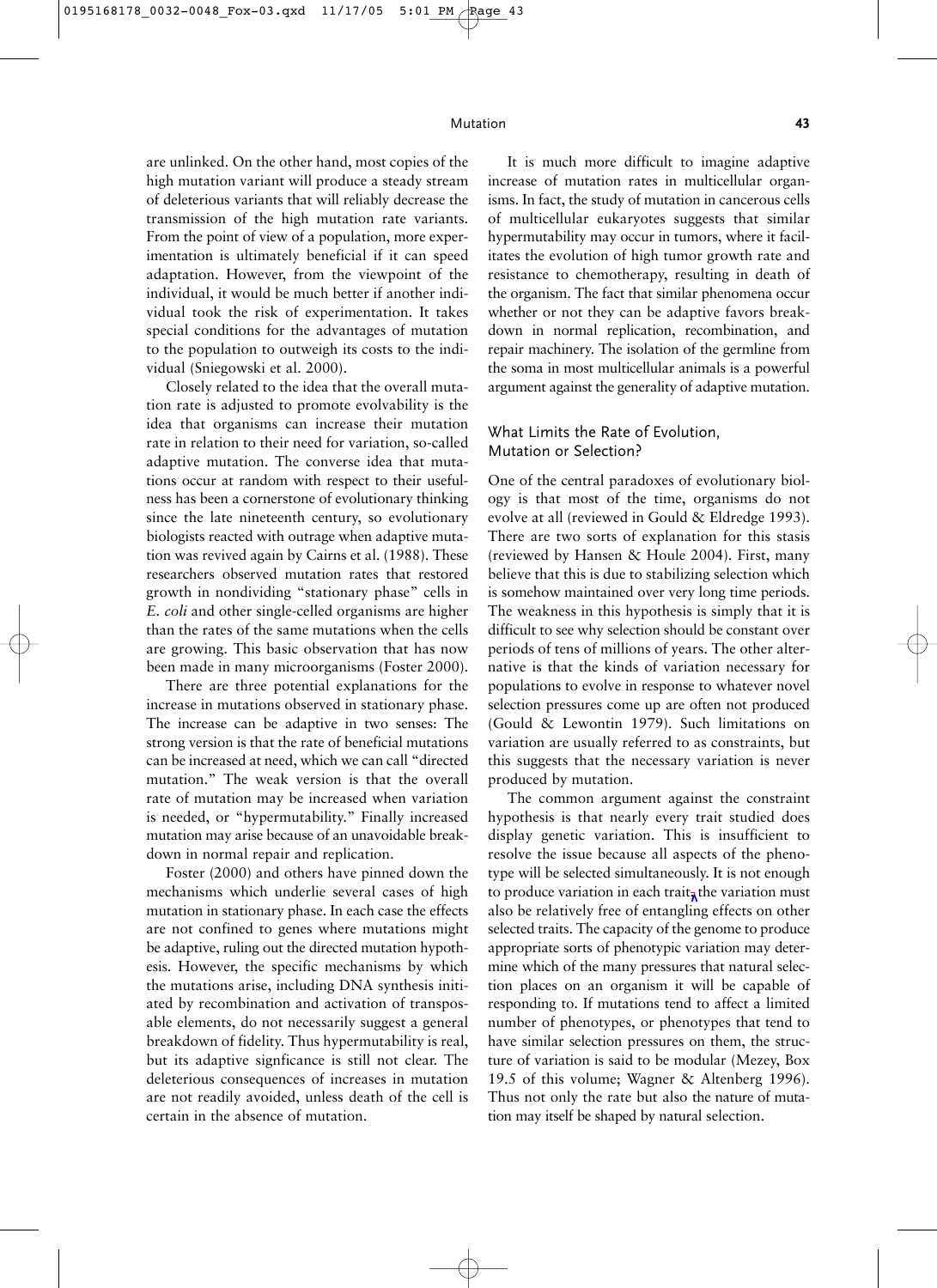#### CASE STUDIES

#### Nachman and Crowell

Nachman and Crowell (2000) studied the rate of mutation in humans using the comparative approach. We are unusually confident of both the time since we diverged from chimpanzee lineage, and of the number of generations that this represents. Nachman and Crowell took advantage of this by studying divergence of DNA sequences that are among the most likely to be neutral and thus evolve at the mutation rate: processed pseudogenes.

A processed pseudogene is a bit of DNA that has been reverse transcribed from a messenger RNA back into DNA and incorporated into the genome. Differences of a pseudogene from the homologous gene, such as frameshift deletions or insertions, make it clear that the pseudogene cannot encode a protein, hence the name. Processed pseudogenes can be recognized because they have had their introns edited out, and often have a poly-A sequence attached. Therefore, pseudogenes are expected to have no function, and consequently to evolve at the neutral rate, although this may not always be so (see above).

A potential complication with the use of pseudogenes is that there may be many pseudogenes derived at different times from the ancestral gene. If an older pseudogene in one species were to be compared with a younger one in the other species then a very misleading picture of the rate of divergence would be obtained. Nachman and Crowell were able to guard against this possibility by a careful choice of methods. They used polymerase chain reaction (PCR) amplification to obtain material directly from genomic DNA. For each pseudogene, they chose one of their PCR primers to lie in the genomic DNA outside the pseudogene itself. Thus, only sequences that possessed the same flanking sequence in both humans and chimpanzees would amplify. This ensures that each pair of compared human and chimpanzee pseudogenes was orthologous, that is, it originated from the pseudogene already present in the last common ancestor.

In total Nachman and Crowell sequenced 18 different pseudogenes in a chimpanzee and two humans. In each individual, 16 kb was sequenced. Overall, they found 199 differences between the human and chimpanzee sequences, for a divergence of 1.2%. These differences consisted of 131 transitions, 52 transversions, and 16 insertion-deletion

variants. The insertion-deletion variants were all of 4 nucleotides or shorter. These data are biased against detection of large insertions and deletions as this would tend to preclude recognition of a pseudogene in the first place. CpG contexts accounted for about 25% of all the substitutions, with such sites having a 10-fold higher rate of substitution than non-CpG contexts. The estimated rate of substitution and mutation differed by a factor of 6 among different pseudogenes. These differences were statistically significant, suggesting that the region in which the pseudogenes inserted influenced their mutation rates.

The simple neutral divergence model outlined above assumes that a single copy of DNA is split into two lineages at the time of species divergence. In reality the ancestral species was very likely to already have DNA sequence variation at the time of speciation. This means that some of the differences fixed in each lineage after speciation are actually variants that arose before the time of speciation. To compensate for this an assumption about the effective size, *N*, of the ancestral species must also be made. When the number of generations since divergence is not much greater than *N*, which is likely to be the case for humans and chimps, the effect of this adjustment can be substantial.

Thus, there are three unknown factors that still must be taken into account to convert the 1.2% divergence into an estimate of the mutation rate per generation: *N* before speciation, the time since divergence, and the average generation time since divergence. Nachman and Crowell considered  $N$  values up to  $10<sup>5</sup>$ , divergence times between 4.5 and 6 million years ago, and generation times of 20 and 25 years. This gives an estimate of the number of generations separating chimps and humans of between 360,000 and 600,000. The range of possibilities suggests mutation rates per base per generation pair between 1.3 and  $3.4 \times 10^{-8}$ . This agrees very well with direct estimates of human mutation rates (Kondrashov 2002), and more recent analyses of a much larger human–chimp data set.

#### Mutation Accumulation in *Drosophila*

Studying mutations with small effects on the phenotype and fitness is both important for understanding evolution, and difficult experimentally. Much of the data on such mutations come from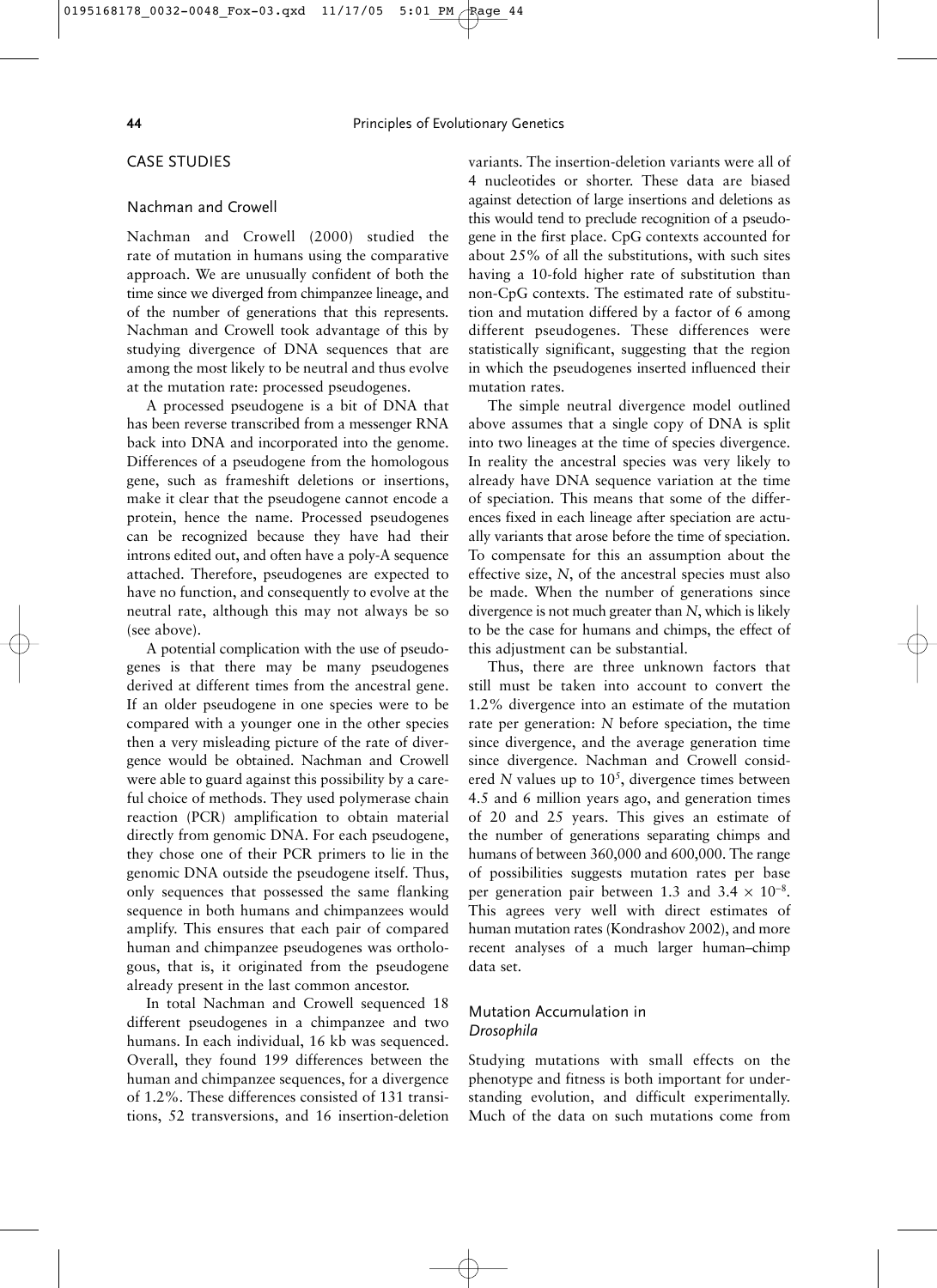mutation–accumulation experiments on *Drosophila melanogaster,* due to its 2 week generation time, readily observed morphology and life history, and the genetic tools available.

The most important such tools are balancer chromosomes, so called because they allow the preservation of a sampled chromosome from the disruptive effects of recombination. Balancer chromosomes have three key properties: a multiply inverted gene order, a dominant morphological marker, and a recessive lethal mutation. When an individual is heterozygous for chromosomes with very different gene orders, chromosomes can pair at meiosis, but recombination between them results in duplications and deficiencies in the products, and inviable gametes. Therefore, a fly heterozygous for a balancer chromosome will only give rise to gametes that carry the unrecombined balancer or wild-type chromosomes. As shown in Figure 3.3, this fact can be exploited to capture (or "extract") and replicate single chromosomes from any population, allowing their properties to be studied.

In the mutation-accumulation experiments we want to discuss (Mukai et al. 1972; Houle et al. 1994) a second chromosome balancer was used to extract and replicate a single test chromosome, then to preserve independent copies in heterozygous condition (Figure 3.3). The second chromosome in *D. melanogaster* contains about 40% of the genome. These copies start out genetically identical, but diverge over time as each copy independently accumulates spontaneous mutations. If the heterozygous fitness effects of mutations are small, then they will accumulate at very close to the mutation rate. To detect the effects of mutation, inversion heterozygotes are crossed, and the ratio of test chromosome homozygotes to inversion heterozygotes observed in the offspring, as shown in the last two rows of Figure 3.3.

Mukai utilized this basic design several times to study the effects of mutation on egg-to-adult viability, the probability that an egg survives to become an adult. In his 1972 paper, three test chromosomes were each replicated 50 times to make sublines. Each subline was then subjected to the accumulation process. Every 10 generations, the relative homozygous viability of each subline was measured. From this, Mukai estimated the rate at which viability went



**FIGURE 3.3.** The use of balancer chromosomes to extract intact chromosomes and to serve as standards for the measurement of viability. The thick line denotes a multiply inverted chromosome (the balancer), while thin lines are chromosomes with the usual gene order. The circle denotes the dominant mutation Curly (*Cy*), which causes the adults to have wings that curl upwards. The square denotes the mutation brown-dominant (*bw*D), which causes its carriers to have brown rather than red eyes.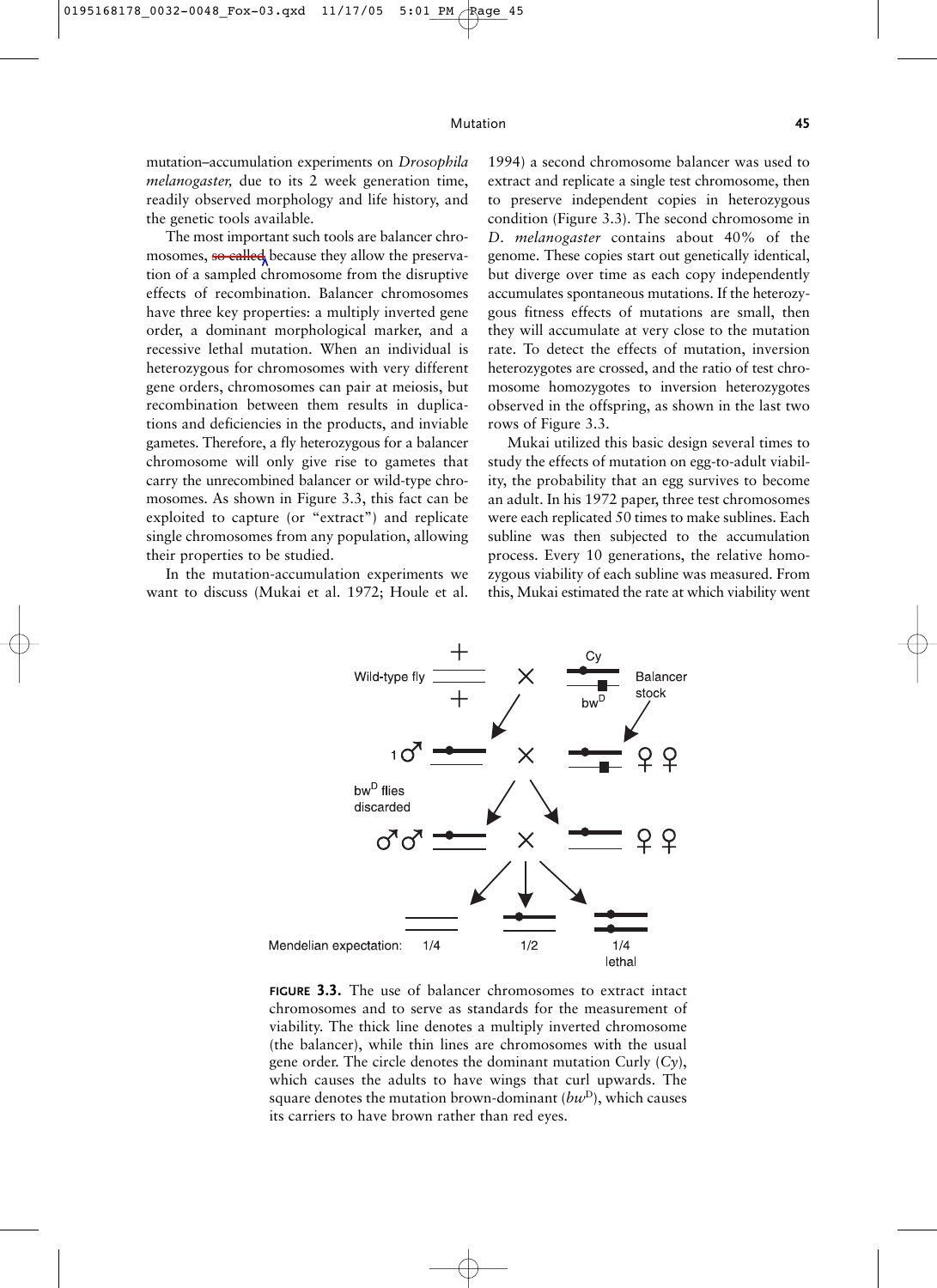down over generations (*M*), and the rate at which the variation among sublines went up  $(V_M)$ .

The distribution of homozygous viabilities showed a minority of chromosomes acquired lethal recessive mutations, while most chromosomes showed modest declines in fitness, with very few chromosomes having reductions of viability between 50% and 100%. The rate at which chromosomes acquired lethal mutations was 0.006 per chromosome per generation. Even with the lethals excluded, *M* was negative, as shown in Figure 3.4, as expected due to a preponderance of deleterious mutations, while  $V_M$  was positive as expected since each line accumulates its own unique set of individually rare mutations.

These two quantities,  $M$  and  $V_M$ , together give some indication of the mutation rate and the effects of the nonlethal mutations. To see this, imagine two cases with the same decline in the mean: if the variance among sublines had not increased at all, this would indicate the presence of a very large number of mutations that each had very small effects. Conversely, if the variation among sublines was high, this would indicate that a few mutations with

large effects must have occurred. If all mutations had exactly the same effect on homozygous viability this relationship would be mathematically precise:  $M = Us$ , where U is the total mutation rate on the chromosome to alleles affecting viability by amount *s*, and  $V_M \ge 0$   $\sum_{n=1}^{\infty}$  eality, *s* does vary from variant to variant, and this increases  $V_M$ , so Mukai et al. could set a lower limit to the mutation rate  $U \leq \frac{1}{2}$  $M^2/V_M \right| \equiv \text{sn upper limit on the average } s, s < V_M/M.$ For this experiment  $U > 0.06$  when all the nonlethal chromosomes were considered,  $er\leftarrow even$  > 0.17 when the few chromosomes with homozygous viabilities near 0 were excluded. Thus the mutation rate to variants with small homozygous effects on viability is at least 10 times greater than the recessive lethal mutation rate. When extrapolated to the whole genome, this suggests a deleterious mutation rate greater than 0.4 per genome per generation.

The high genomic deleterious mutation rate estimates of Mukai et al. (1972) have proved to be quite controversial. Many subsequent studies have undertaken similar estimates in *Drosophila* and other organisms; some broadly support Mukai's results, while others do not (Lynch et al. 1999).



**FIGURE 3.4.** Changes in the mean viability (left scale, filled circles) and genetic variance (right scale, open circles) in viability over 40 generations of mutation accumulation in *Drosophila melanogaster*. Mukai et al. (1972), reprinted with permission of the Genetics Society of America.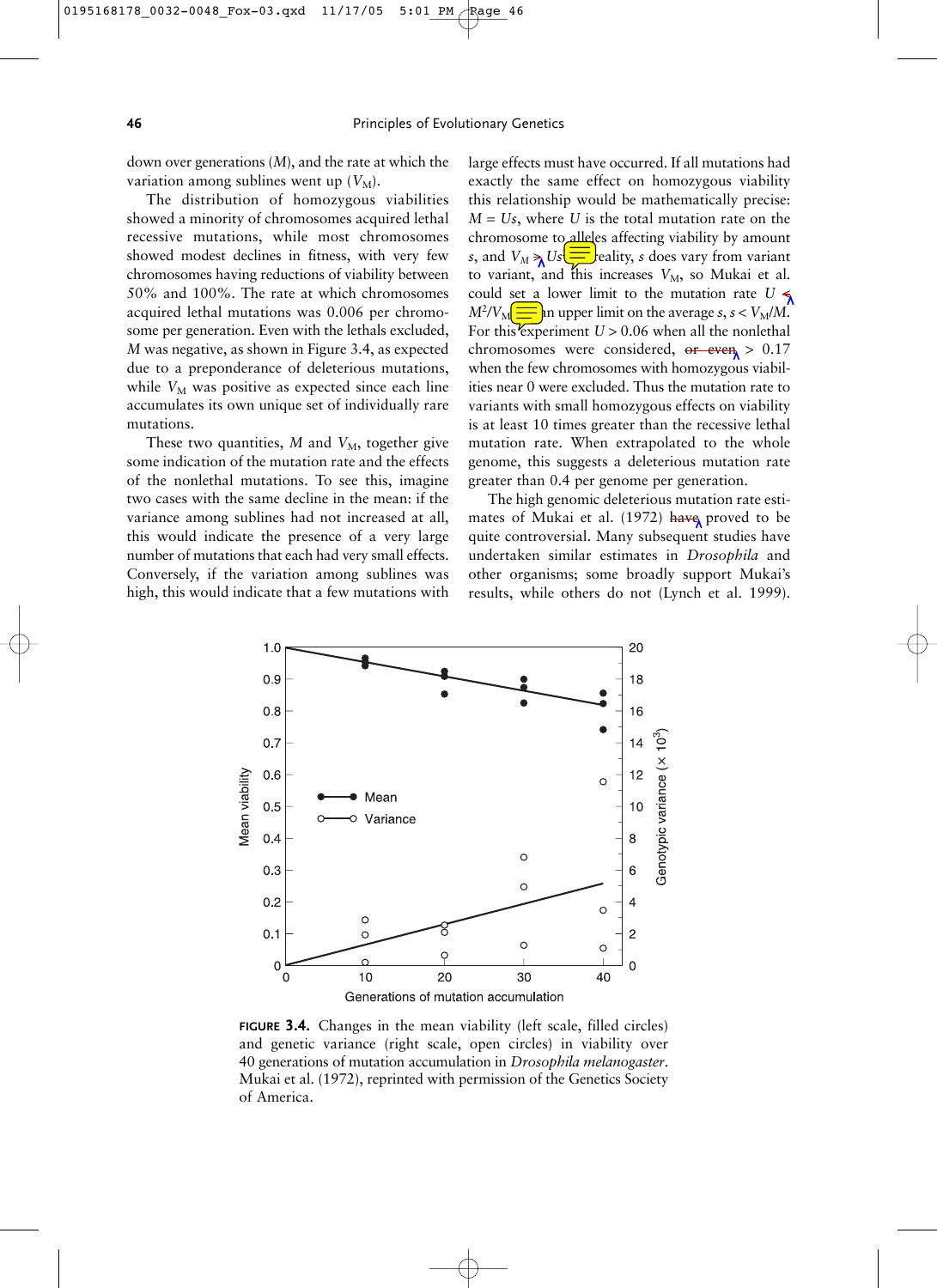More troubling is that estimates of the genomic mutation rate in *Drosophila*, such as the direct estimate of 0.8 shown in Figure 3.1, are not much larger than this estimate. If the direct estimate is correct, then half of all mutations in *Drosophila* must be deleterious, an implausibly large proportion. The direct estimate is itself subject to uncertainty but where the discrepancy lies is not certain.

Two other potential gaps in the Mukai et al. study are less well known. Mukai et al. assumed that balancer heterozygotes provide a standard for viability to compare with that of the heterozygotes. This is almost certainly incorrect due to partially dominant or epistatic effects of the mutations themselves. Second, early development in *Drosophila* is primarily driven by maternal message, so that the homozygous effects of maternal-acting genes are not assayed with their technique.

Houle et al. (1994) used the same technique as Mukai et al. to accumulate mutations, but focused instead on the pleiotropic effects of mutation on life history traits. This work was undertaken largely to test the mutation-accumulation theory for senescence, one of the major theories concerning the evolution of lifespan (Promislow & Bronikowsi, Ch. 30 of this volume). The mutation-accumulation theory requires that many mutations occur that decrease fitness of old individuals, while leaving early-life fitness unimpaired. Natural selection is less effective at removing mutations that act late in the lifespan than those that act earlier, potentially causing a decrease in lifespan. To test for such mutations, Houle et al. studied female fecundity in young flies (5 and 6 days old) and old flies (27 and 28 days old), as well as average male and female lifespan. If the mutation-accumulation hypothesis is correct, there should be variation in late fecundity that does not affect early-life fecundity.

After 44 generations of mutation accumulation, there was significant genetic variation due to mutation for all four traits. The mutational correlation of early and late fecundity was not different from a perfect correlation of 1, but was significantly higher than 0, suggesting that mutations tended to affect early- and late-life fitness components similarly. Consistent with this, the correlations of both fecundities with lifespan were also positive and not different from 1. Mutations that affect one aspect of fitness also seem to impair all aspects of fitness –– a fly with poor fecundity early in life will also live less long and have lower fecundity late in life.

This substantially undermines the mutation-accumulation hypothesis for the evolution of lifespan.

#### FUTURE DIRECTIONS

Knowledge of the rates and properties of mutation is critical to understanding evolution. The study of mutation is difficult, and so has been relatively neglected by evolutionary biologists. The result is that our generalizations about mutation rest on somewhat shaky ground. Consequently, we expect that the study of mutation will be among the most productive areas of evolutionary genetics in the future. Here are a few areas where we hope to see great progress over the next 10 years.

- 1. Improvements in sequencing technology have now made it possible to directly assay mutations in DNA sequences after a mutation-accumulation experiment. Such studies should increase rapidly in number. These data should remove much of our uncertainty about the molecular aspects of mutation, as it will no longer be necessary to find phenotypic evidence for a mutation before molecular analysis.
- 2. Availability of complete genome sequences for closely related species pairs will tell us what proportion of genomes are subject to natural selection. Combined with direct data on mutation rates, this will reveal what proportion of mutations affect fitness.
- 3. Automated phenotyping is being pursued in several systems, making it possible to rapidly screen for mutants or increases in variation in many traits simultaneously. This will be necessary to understand the correlation structure of mutational effects.
- 4. After many years of relative eclipse, the study of advantageous mutations should take its rightful place as the most important aspect of evolutionary biology. New theory and large amounts of molecular data should make it much easier to detect the signature of positive selection, for example in bacterial cultures, or from population survey data.
- 5. One of the most neglected issues in evolutionary genetics is what limits evolutionary progress (Hansen & Houle 2004), with one of the major possibilities being limits on the phenotypic effects of mutation. Progress in